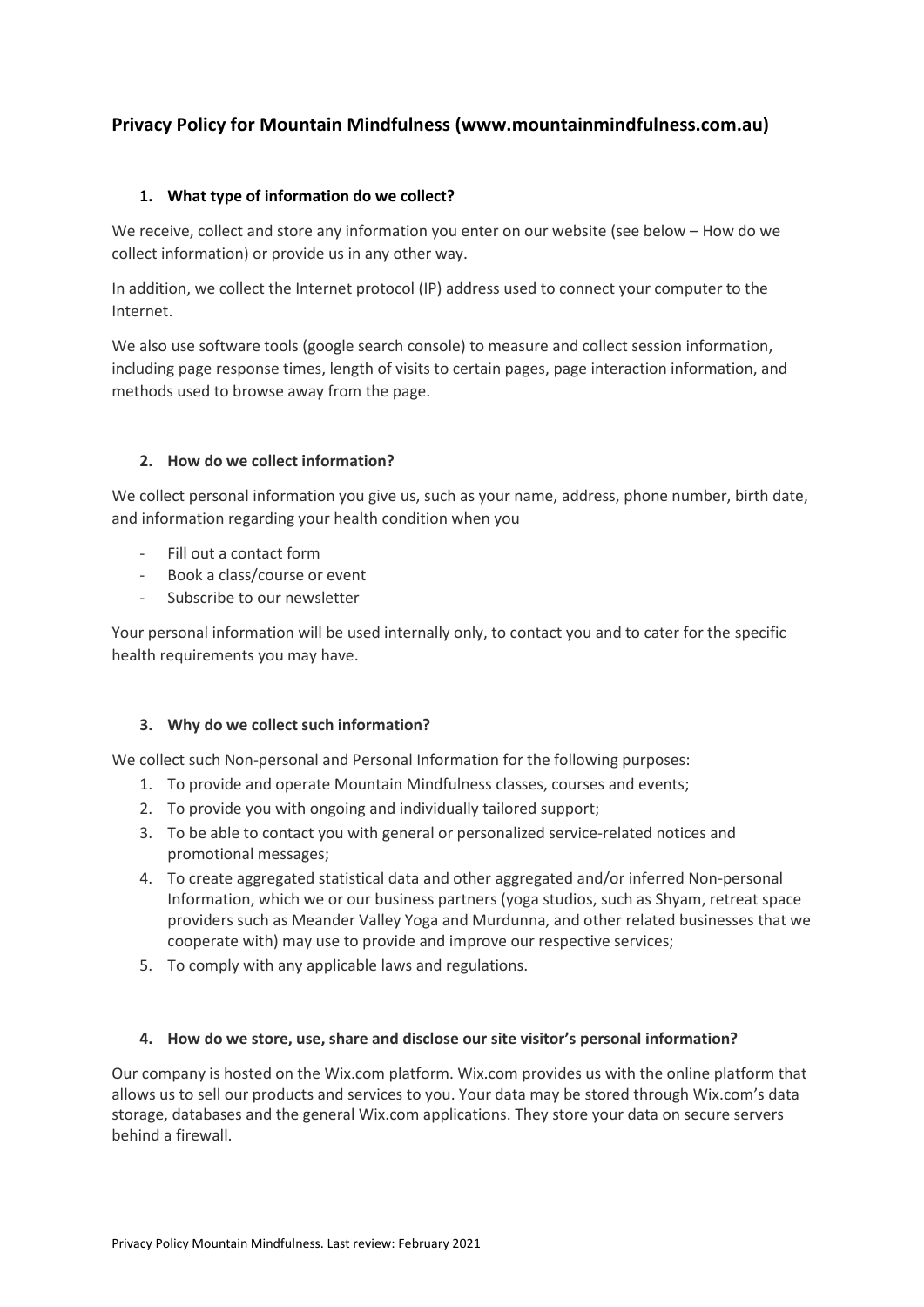## **5. How do we communicate with our site visitors?**

We may contact you to send updates about our company, to resolve a dispute, to poll your opinions through surveys or questionnaires, or as otherwise necessary to contact you to enforce our User Agreement, applicable national laws, and any agreement we may have with you. For these purposes we may contact you via email, telephone and text messages.

# **6. How do we use cookies and other tracking tools? – Cookie Policy**

The following paragraph (cookie policy) explains what cookies are, how we use cookies, how thirdparty partners may use cookies on our website and your choices regarding cookies.

General information about visits to our website are collected by our computer servers, with small files "cookies" that our website transfers to your computer's hard drive through your web browser (if you allow the delivery of cookies). The cookies are used to follow the pattern of movements of users by letting us know which pages on our website are visited, in what order and how often and the previous website visited and also to process the items you select if you are making bookings through our website. The anonymous non-personal information that we collect and analyse is not personal information as described in the Australian Privacy Act 1988 [\(https://www.oaic.gov.au/privacy/the-privacy-act/\)](https://www.oaic.gov.au/privacy/the-privacy-act/).

## **Why do we use cookies and other web use tracking technologies?**

- 6.1 When you access our website, small files containing a unique identification (ID) number may be downloaded by your web browser and stored in the cache of your computer. The purpose of sending these files with a unique ID number is so that our website can recognise your computer when you next visit our website. The cookies that are shared with your computer can't be used to discover any personal information such as your name, address or email address. They merely identify your computer to our website when you visit us.
- 6.2 We can also log the internet protocol address (IP address) of visitors to our website so that we can work out the countries in which the computers are located.
- 6.3 We collect information using cookies and other tracking technologies for the following reasons:
	- (a) To help us monitor the performance of our website so that we can improve its performance and the services we offer;
	- (b) To provide personalised services to each user of our website to make their navigation through our website easier and more rewarding; and
	- (c) When we have permission from the user, to market the services we provide by sending emails that are personalised to what we understand are the interests of the user.
- 6.4 Even if you have given us permission to send you emails, you can, at any time, decide not to receive further emails and will be able to "unsubscribe" from that service.
- 6.5 In addition to our own cookies, we may also use various third-party's cookies (i.e. WIX and Google Search Console) to report usage statistics of the website.

#### **What are your choices regarding cookies?**

If you are unhappy about having a cookie sent to you, you can set your browser to refuse cookies or choose to have your computer warn you each time a cookie is being sent. However, if you turn your cookies off, some of our services (such as booking a class/course or event) may not function properly.